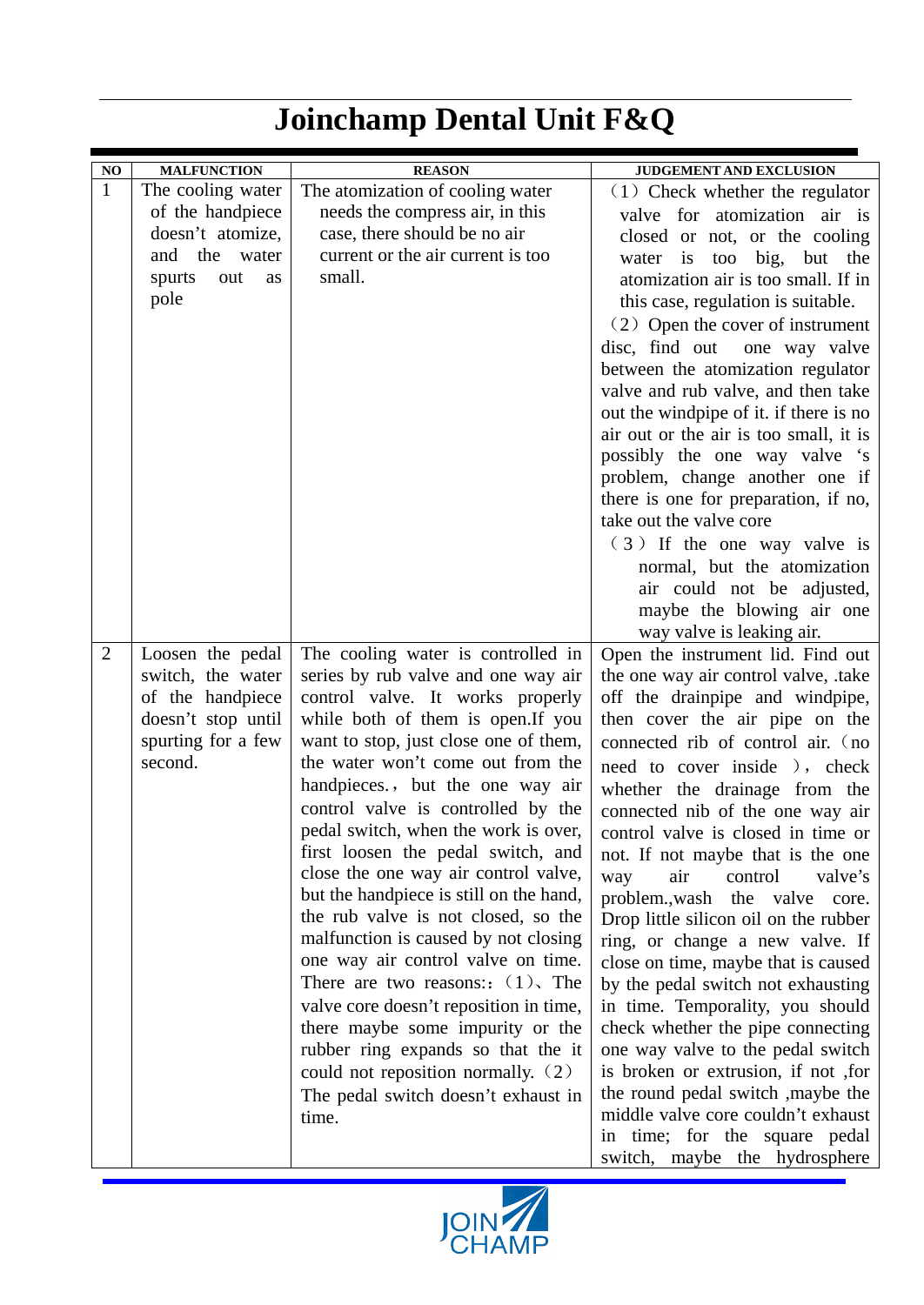| NO             | <b>MALFUNCTION</b>                                                   | <b>REASON</b>                                                                                                                                                                                                                                                                                                                                                                                                                                                                                                                                                                                                                                                                                                                                                                                                                                                                                                                                                                                                                                                                                                                                                                                                                                                                                                                                  | <b>JUDGEMENT AND EXCLUSION</b>                                                                                                                                                                                                                                                                                                                                                                                                                                                                                                                                                                                                                                                                                                                                                                                                                                         |
|----------------|----------------------------------------------------------------------|------------------------------------------------------------------------------------------------------------------------------------------------------------------------------------------------------------------------------------------------------------------------------------------------------------------------------------------------------------------------------------------------------------------------------------------------------------------------------------------------------------------------------------------------------------------------------------------------------------------------------------------------------------------------------------------------------------------------------------------------------------------------------------------------------------------------------------------------------------------------------------------------------------------------------------------------------------------------------------------------------------------------------------------------------------------------------------------------------------------------------------------------------------------------------------------------------------------------------------------------------------------------------------------------------------------------------------------------|------------------------------------------------------------------------------------------------------------------------------------------------------------------------------------------------------------------------------------------------------------------------------------------------------------------------------------------------------------------------------------------------------------------------------------------------------------------------------------------------------------------------------------------------------------------------------------------------------------------------------------------------------------------------------------------------------------------------------------------------------------------------------------------------------------------------------------------------------------------------|
|                |                                                                      |                                                                                                                                                                                                                                                                                                                                                                                                                                                                                                                                                                                                                                                                                                                                                                                                                                                                                                                                                                                                                                                                                                                                                                                                                                                                                                                                                | valve couldn't exhaust in time,<br>change rubber ring or change                                                                                                                                                                                                                                                                                                                                                                                                                                                                                                                                                                                                                                                                                                                                                                                                        |
|                |                                                                      |                                                                                                                                                                                                                                                                                                                                                                                                                                                                                                                                                                                                                                                                                                                                                                                                                                                                                                                                                                                                                                                                                                                                                                                                                                                                                                                                                | another valve.                                                                                                                                                                                                                                                                                                                                                                                                                                                                                                                                                                                                                                                                                                                                                                                                                                                         |
| 3              | When Take up the<br>handpiece,<br>it.<br>sprays some water<br>first. | When the handpieces stop work,<br>loosen the pedal switch, then the one<br>way air control valve is closed, there<br>is full of water from drainpipe to the<br>rub valve. Due to the balance of<br>inside and out side pressure, the<br>water won't come out from the<br>handpiece even if the handpiece isn't<br>laid back to the tray. (the rub valve is<br>not closed). When pick up the<br>handpiece, the rub valve is open, if<br>some water spray out , the inside<br>pressure of the rub valve<br>must<br>increases, there are two reasons: $(1)$<br>the one way air control water valve<br>leaks water. When the handpiece is<br>one the tray, the one way air control<br>valve<br>couldn't<br>water<br>close<br>completely, so the water from the<br>water bottle will infilter rub valve,<br>making the inside pressure increase.<br>When you pick up the handpiece, the<br>rub valve open, then water sprays<br>out. $(2)$ The rub valve is fleeing air,<br>when the handpiece is on the tray,<br>because of the control air's long time<br>effect on the rub valve, if the inner<br>surface of the rub valve is not<br>smooth or there is some impurity,<br>the control air may flee to the<br>water, causing high water pressure,<br>when you pick up the handpiece, the<br>water will spray out(here the rub<br>valve is opened) | (1) First of all take off the water<br>out pipe of the one way air control<br>water valve (the one connected to<br>the rub valve), fill half cup of<br>water, insert the water pipe into the<br>water, check whether it bubbles up,<br>if there is some air bubble, then<br>the rub valve flees air, open the rub<br>valve, check the airproof condition,<br>clean rub valve and<br>airproof<br>surface of the valve, install again,<br>please pay attention to equality of<br>degree of tightness of the screw.<br>$(2)$ reexamine whether the water<br>out of the one way air control<br>water valve drops water or not.<br>(make sure add air to the water<br>bottle), if some water drop out,<br>that means that the one way air<br>control water valve is not closed<br>firmly enough. Clean the valve<br>core, or change the one way air<br>control water valve. |
| $\overline{4}$ | of<br>Impotence<br>handpieces                                        | The normal rotate speed and torsion<br>depends on the air pressure and air<br>current. If the drive air pressure or<br>the air current is not enough, it will<br>affect the rotate speed, otherwise the<br>damage of the handpieces axletree<br>will also affect the rotate speed and<br>torsion.                                                                                                                                                                                                                                                                                                                                                                                                                                                                                                                                                                                                                                                                                                                                                                                                                                                                                                                                                                                                                                              | Take up the handpieces, step on the<br>pedal switch, if the pressure of the<br>handpieceis normal , examine the<br>pressure gauge on the instrument<br>disc whether the indicated pressure<br>is too low (normal high speed<br>is: $0.22 - 0.24 MP$ ) if it is too low,<br>should adjust the regulator to the<br>suitable pressure.<br>Examine the return air pipe of the<br>return air bottle inserts too deeply,                                                                                                                                                                                                                                                                                                                                                                                                                                                     |

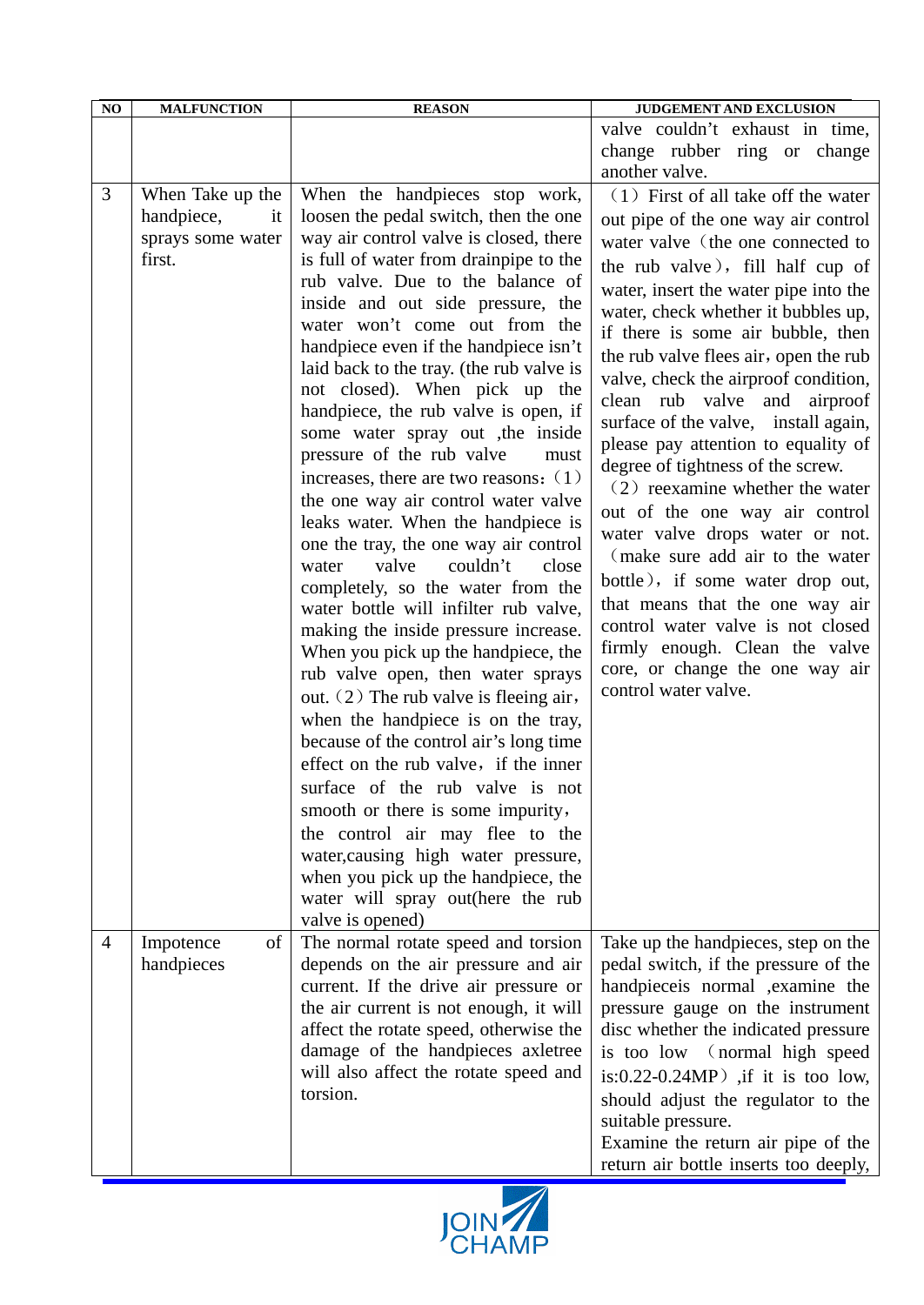| NO | <b>MALFUNCTION</b>                                                                                                                                   | <b>REASON</b>                                                                                                                                                                                                                                                                                                                                                                                                                                                                                                                                                                                                                                                                                                                                          | JUDGEMENT AND EXCLUSION                                                                                                                                                                                                                                                                                                                                                                                                                                                                                                                                                                                                                                                                                                                                                                                                                                                                                                                                                                                                                                                                                |
|----|------------------------------------------------------------------------------------------------------------------------------------------------------|--------------------------------------------------------------------------------------------------------------------------------------------------------------------------------------------------------------------------------------------------------------------------------------------------------------------------------------------------------------------------------------------------------------------------------------------------------------------------------------------------------------------------------------------------------------------------------------------------------------------------------------------------------------------------------------------------------------------------------------------------------|--------------------------------------------------------------------------------------------------------------------------------------------------------------------------------------------------------------------------------------------------------------------------------------------------------------------------------------------------------------------------------------------------------------------------------------------------------------------------------------------------------------------------------------------------------------------------------------------------------------------------------------------------------------------------------------------------------------------------------------------------------------------------------------------------------------------------------------------------------------------------------------------------------------------------------------------------------------------------------------------------------------------------------------------------------------------------------------------------------|
| 5  | When the three<br>syringe<br>way<br>works, there is no<br>water, no air, no<br>electricity to the<br>whole unit. (for<br>models<br>the<br>upward 93) | There are two three way syringes on<br>the models upward 93, the one on<br>the instrument disc controls air, it<br>comes from the five multi-way<br>connector in the floor box directly to<br>the multi-way connector in the<br>instrument disc, the main control<br>air& water valve and air control<br>switch in the floor box control water,<br>air , electricity, the air comes out<br>from the side of the main valve, via<br>the air switch to five multi-way<br>connection, then to the instrument<br>disc, then return to the main control<br>air& water valve and air switch as<br>control air, but the plastic handle<br>will wear and tear after long time<br>use, that may cause the decrease of<br>air switch open degree, because<br>air | effect the air exhaust, screw out the<br>exhaust bottle, check are there any<br>change to the rotate speed, if yes,<br>adjust the deepness of return air<br>pipe, or whether are the air holes<br>around the exhaust bottle too<br>small.<br>If the way is not feasible, when the<br>handpiece works, examine whether<br>the pressure gauge on the floor box<br>is suitable, the normal parameter<br>should be 0.55MP, which won't<br>change<br>during<br>the<br>working<br>process, if the pressure reduces<br>when it works, that means that the<br>big decompression valve doesn't<br>work, you could take off the<br>relief valve, screw out the filter cup<br>and filter net, take out the valve<br>core, clean the valve core and inner<br>holes. If the malfunction can't be<br>excluded, then you need to change<br>the decompression valve.<br>Change the air switch, if there is no<br>air switch ,you could place a piece<br>of plastic sheet under the plastic<br>handle, or take off the air<br>switch ,connect five multi-way<br>connector to main control air&<br>water valve directly. |
|    |                                                                                                                                                      | switch aerates not enough air, the air<br>pressure reduces, then main control<br>air& water valve and air switch<br>reposition,<br>causing<br>water,<br>air , electricity break off, when three                                                                                                                                                                                                                                                                                                                                                                                                                                                                                                                                                        |                                                                                                                                                                                                                                                                                                                                                                                                                                                                                                                                                                                                                                                                                                                                                                                                                                                                                                                                                                                                                                                                                                        |

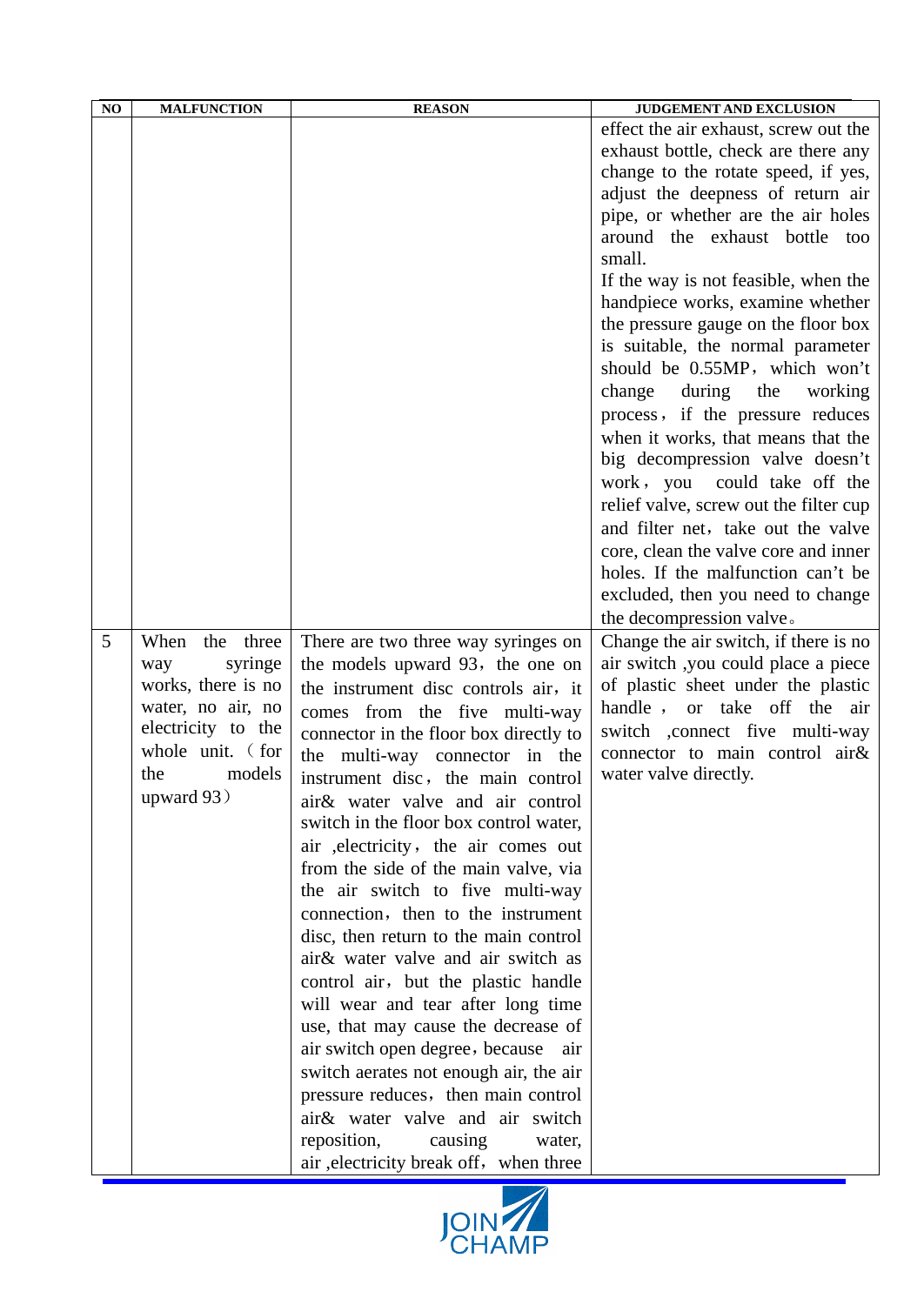| NO | <b>MALFUNCTION</b>                                                      | <b>REASON</b>                                                                                                                                                                                                                                                                                                                                                                                                                                                                                                                                                                                                                                                                                                                                                                                                                       | JUDGEMENT AND EXCLUSION                                                                                                                                                                                                                                                                                                                                                                                                                                                                                                                                                                                                                                                                                                                                                                                                 |
|----|-------------------------------------------------------------------------|-------------------------------------------------------------------------------------------------------------------------------------------------------------------------------------------------------------------------------------------------------------------------------------------------------------------------------------------------------------------------------------------------------------------------------------------------------------------------------------------------------------------------------------------------------------------------------------------------------------------------------------------------------------------------------------------------------------------------------------------------------------------------------------------------------------------------------------|-------------------------------------------------------------------------------------------------------------------------------------------------------------------------------------------------------------------------------------------------------------------------------------------------------------------------------------------------------------------------------------------------------------------------------------------------------------------------------------------------------------------------------------------------------------------------------------------------------------------------------------------------------------------------------------------------------------------------------------------------------------------------------------------------------------------------|
|    |                                                                         | syringe<br>works,<br>stops<br>the<br>way<br>pressure goes up, water, air and<br>electricity connects again.                                                                                                                                                                                                                                                                                                                                                                                                                                                                                                                                                                                                                                                                                                                         |                                                                                                                                                                                                                                                                                                                                                                                                                                                                                                                                                                                                                                                                                                                                                                                                                         |
| 6  | Saliva ejector has<br>power<br>and<br>no<br>water sprays out            | The<br>suction<br>saliva<br>ejector<br><sub>1s</sub><br>produced by the current from the<br>producer, take out<br>the air, causing<br>the negative pressure. If the water<br>pressure is not enough, or filter cup<br>leaks water, or the produce or the<br>water pipe is jammed, it will cause<br>saliva ejector no power.                                                                                                                                                                                                                                                                                                                                                                                                                                                                                                         | $(1)$ Examine whether the pressure<br>of the cuspidor or gargle pipe is<br>normal. If the pressure of water<br>supply is normal, but the pressure<br>of the gargle pipe is small. That<br>maybe the water filter is not<br>cleaned after long time used, it is<br>jammed by the scale. In this<br>situation, please clean the water<br>filter. If the water pressure is too<br>low, then you need to add a pump<br>before the water pipe.<br>$(2)$ if the water pressure of the<br>exterior and gargle pipe is normal,<br>then examine whether the filter cup<br>is airproof or broken.<br>(3) if the water sprays out of<br>saliva ejector when it is used. Then<br>examine the floor box whether the<br>downcomer is bended so that it<br>could not drain, or the negative<br>producer is jammed, please clean<br>it. |
| 7  | The drainpipe of<br>saliva<br>ejector<br>drains<br>water<br>without end | The saliva ejector is implemented<br>by the holder valve controlling the<br>block valve in the unit box., when<br>you pick up the saliva ejector from<br>the holder, the compress air gets<br>through the bottom of the block<br>valve by getting across the holder<br>valve (closed holder), making the<br>block valve open, current forms<br>negative pressure by saliva ejector<br>producer, the moment when the<br>handle of saliva ejector lays back the<br>holder, the control air of the bottom<br>of the block valve gets out while the<br>holder closes, the block valve is<br>reposition, the water is closed up. If<br>the current of the downcomer is<br>without end, that means the block<br>valve is not closed, three possible<br>reasons: $(1)$ the handle is not on the<br>right position, the holder valve is not | $(1)$ , insert the handle into the<br>right position.<br>$(2)$ , open the unit box, take out<br>the saliva ejector windpipe of the<br>block valve, if the water stops<br>getting out, that is the holder<br>valve's problem, adjust or change<br>the holder valve.<br>(3) if the water flows without<br>end, that means the block valve<br>could not be reposition, maybe the<br>valve core is locked, take it out to<br>clean with some lube. Set up as<br>malfunction<br>original,<br>the<br>1S<br>excluded.                                                                                                                                                                                                                                                                                                          |

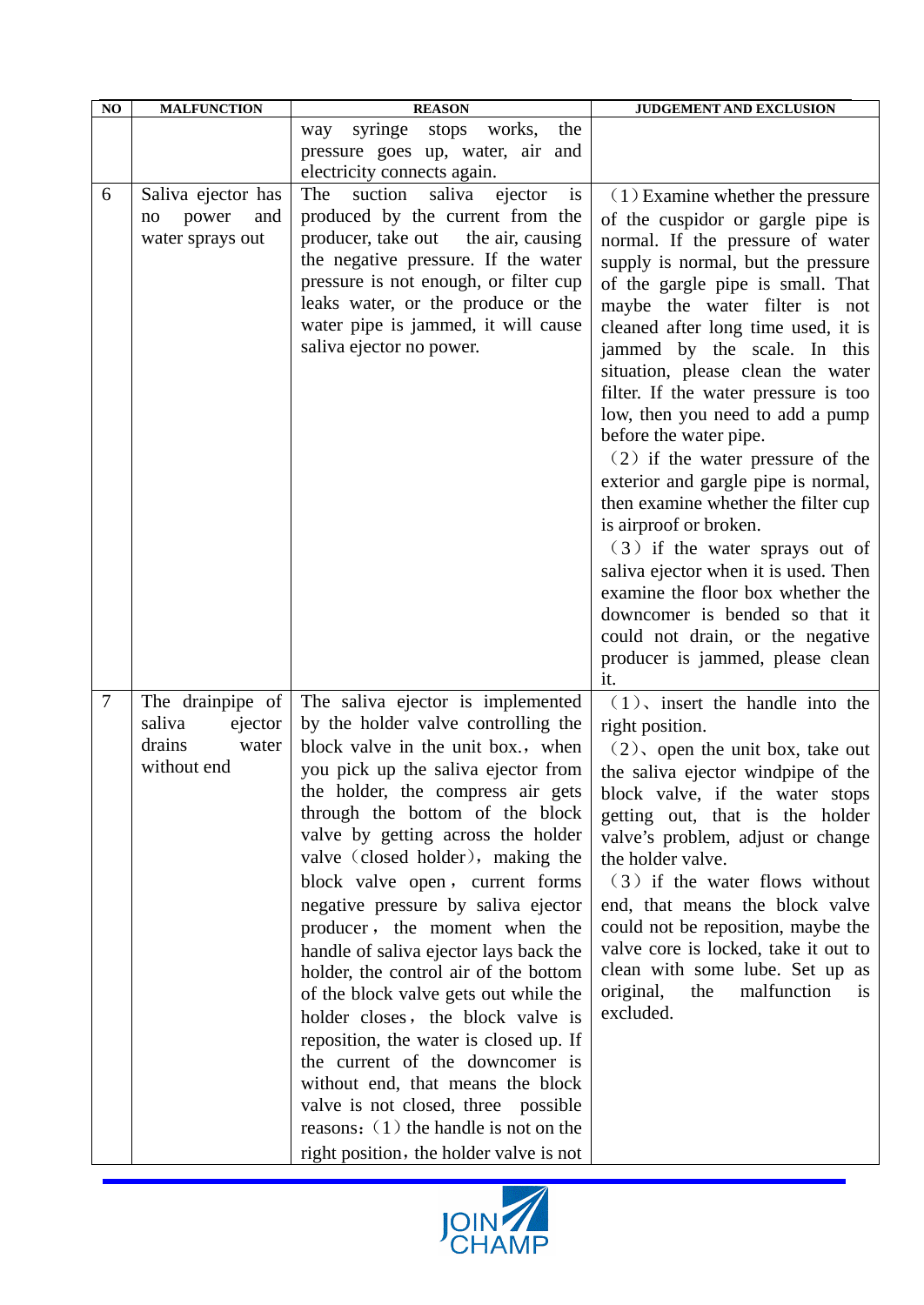| NO | <b>MALFUNCTION</b>    |       | <b>REASON</b>                                                                                                                                                                                                                                                                                                                                      | <b>JUDGEMENT AND EXCLUSION</b>                                                                                                                                                                                                                                                                                                                                                                         |
|----|-----------------------|-------|----------------------------------------------------------------------------------------------------------------------------------------------------------------------------------------------------------------------------------------------------------------------------------------------------------------------------------------------------|--------------------------------------------------------------------------------------------------------------------------------------------------------------------------------------------------------------------------------------------------------------------------------------------------------------------------------------------------------------------------------------------------------|
|    |                       |       | closed and no exhaust, causing the                                                                                                                                                                                                                                                                                                                 |                                                                                                                                                                                                                                                                                                                                                                                                        |
|    |                       |       | block valve could not be closed (2)                                                                                                                                                                                                                                                                                                                |                                                                                                                                                                                                                                                                                                                                                                                                        |
|    |                       |       | the holder valve could not be closed                                                                                                                                                                                                                                                                                                               |                                                                                                                                                                                                                                                                                                                                                                                                        |
|    |                       |       | or exhausted. $(3)$ , the block valve                                                                                                                                                                                                                                                                                                              |                                                                                                                                                                                                                                                                                                                                                                                                        |
|    |                       |       | could not be reposition.                                                                                                                                                                                                                                                                                                                           |                                                                                                                                                                                                                                                                                                                                                                                                        |
| 8  | Loose the pedal       |       | The pedal switch is a switch that                                                                                                                                                                                                                                                                                                                  | Open the pedal switch, examine                                                                                                                                                                                                                                                                                                                                                                         |
|    | switch<br>$\cdot$     | then  | controls the handpiece, the working                                                                                                                                                                                                                                                                                                                | whether the valve core's reposition                                                                                                                                                                                                                                                                                                                                                                    |
|    | hanpiece              | still | air goes out from the unit box, then                                                                                                                                                                                                                                                                                                               | is normal, whether the spring is                                                                                                                                                                                                                                                                                                                                                                       |
|    | could<br>not          | stop  | flows to the rub valve thru<br>the                                                                                                                                                                                                                                                                                                                 | invalidation or fall off, press the                                                                                                                                                                                                                                                                                                                                                                    |
|    | working.              |       | pedal switch, the pedal switch<br>looses, the valve core is reposition                                                                                                                                                                                                                                                                             | middle valve core with hand, see                                                                                                                                                                                                                                                                                                                                                                       |
|    |                       |       | under the function of the spring,                                                                                                                                                                                                                                                                                                                  | whether the valve core works<br>flexible. If not, maybe the spring or                                                                                                                                                                                                                                                                                                                                  |
|    |                       |       | close the working air, then the                                                                                                                                                                                                                                                                                                                    | the rubber ring has problem,                                                                                                                                                                                                                                                                                                                                                                           |
|    |                       |       | handpiece<br>working.<br>This<br>stop                                                                                                                                                                                                                                                                                                              | change either of them. Notice: turn                                                                                                                                                                                                                                                                                                                                                                    |
|    |                       |       | phenomenon is a problem of the                                                                                                                                                                                                                                                                                                                     | off the air supply when you break                                                                                                                                                                                                                                                                                                                                                                      |
|    |                       |       | pedal switch, here are two reasons:                                                                                                                                                                                                                                                                                                                | the round pedal switch, so as to                                                                                                                                                                                                                                                                                                                                                                       |
|    |                       |       | $(1)$ , the spring with the reposition                                                                                                                                                                                                                                                                                                             | avoiding the valve core spring out.                                                                                                                                                                                                                                                                                                                                                                    |
|    |                       |       | function on the valve core<br>is                                                                                                                                                                                                                                                                                                                   |                                                                                                                                                                                                                                                                                                                                                                                                        |
|    |                       |       | invalidation or fall off (round pedal                                                                                                                                                                                                                                                                                                              |                                                                                                                                                                                                                                                                                                                                                                                                        |
|    |                       |       | switch). $(2)$ interior rubber ring                                                                                                                                                                                                                                                                                                                |                                                                                                                                                                                                                                                                                                                                                                                                        |
|    |                       |       | drinks water and expands, increasing                                                                                                                                                                                                                                                                                                               |                                                                                                                                                                                                                                                                                                                                                                                                        |
|    |                       |       | the rub force between the rubber ring                                                                                                                                                                                                                                                                                                              |                                                                                                                                                                                                                                                                                                                                                                                                        |
|    |                       |       | and valve core, then the valve core                                                                                                                                                                                                                                                                                                                |                                                                                                                                                                                                                                                                                                                                                                                                        |
|    |                       |       | could not be reposition.                                                                                                                                                                                                                                                                                                                           |                                                                                                                                                                                                                                                                                                                                                                                                        |
| 9  | When you use one      |       | For the down mounted equipment,                                                                                                                                                                                                                                                                                                                    | $(1)$ for the down mounted unit,                                                                                                                                                                                                                                                                                                                                                                       |
|    | handpiece,<br>another | hand  | the air and water of the handpiece is<br>by holder<br>accomplished<br>valve                                                                                                                                                                                                                                                                        | mainly<br>examine<br>whether<br>the                                                                                                                                                                                                                                                                                                                                                                    |
|    | piece<br>is           | also  | controlling the rub valve. For the top                                                                                                                                                                                                                                                                                                             | corresponding holder valve could<br>open and close normally.                                                                                                                                                                                                                                                                                                                                           |
|    | working.              |       | mounted equipment, (92T, 93T),                                                                                                                                                                                                                                                                                                                     | (2) for the top mounted unit,                                                                                                                                                                                                                                                                                                                                                                          |
|    |                       |       |                                                                                                                                                                                                                                                                                                                                                    |                                                                                                                                                                                                                                                                                                                                                                                                        |
|    |                       |       | connect (or<br>$close$ )<br>switch,                                                                                                                                                                                                                                                                                                                |                                                                                                                                                                                                                                                                                                                                                                                                        |
|    |                       |       |                                                                                                                                                                                                                                                                                                                                                    | tray, if it is leaking, pressure is not                                                                                                                                                                                                                                                                                                                                                                |
|    |                       |       | make the electromagnetism valve                                                                                                                                                                                                                                                                                                                    | enough, the rub valve could not                                                                                                                                                                                                                                                                                                                                                                        |
|    |                       |       | closed and exhaust (or aerate), the                                                                                                                                                                                                                                                                                                                | close<br>completely,<br>examine                                                                                                                                                                                                                                                                                                                                                                        |
|    |                       |       | close and open of the rub valve and                                                                                                                                                                                                                                                                                                                | whether the indicating light of the                                                                                                                                                                                                                                                                                                                                                                    |
|    |                       |       | the air and water of the handpiece                                                                                                                                                                                                                                                                                                                 |                                                                                                                                                                                                                                                                                                                                                                                                        |
|    |                       |       |                                                                                                                                                                                                                                                                                                                                                    |                                                                                                                                                                                                                                                                                                                                                                                                        |
|    |                       |       |                                                                                                                                                                                                                                                                                                                                                    |                                                                                                                                                                                                                                                                                                                                                                                                        |
|    |                       |       |                                                                                                                                                                                                                                                                                                                                                    |                                                                                                                                                                                                                                                                                                                                                                                                        |
|    |                       |       |                                                                                                                                                                                                                                                                                                                                                    |                                                                                                                                                                                                                                                                                                                                                                                                        |
|    |                       |       |                                                                                                                                                                                                                                                                                                                                                    |                                                                                                                                                                                                                                                                                                                                                                                                        |
|    |                       |       |                                                                                                                                                                                                                                                                                                                                                    |                                                                                                                                                                                                                                                                                                                                                                                                        |
|    |                       |       | and exhaust, for the down mounted                                                                                                                                                                                                                                                                                                                  |                                                                                                                                                                                                                                                                                                                                                                                                        |
|    |                       |       | unit (seldom happen), maybe the                                                                                                                                                                                                                                                                                                                    | electromagnetism<br>valve<br><sup>is</sup>                                                                                                                                                                                                                                                                                                                                                             |
|    |                       |       | holder valve is frowst, it is frequency                                                                                                                                                                                                                                                                                                            | damaged, change if it is.                                                                                                                                                                                                                                                                                                                                                                              |
|    |                       |       | then holder pole dials the travel<br>electromagnetism supply power,<br>are accomplished by connecting or<br>breaking off the air control. If you<br>use one handpiece, while<br>another<br>handpiece is also working, that<br>means the corresponding position of<br>the rub valve is also open, and the<br>control air of this position is closed | check whether there is some sound<br>of leaking from the inner holder<br>small electromagnetism valve is<br>on, if yes, that is the problem of the<br>travel switch, the travel switch of<br>the holder pole of top mounted,<br>should break off when it is under<br>the reposition condition (that is the<br>press pole is under pressure),<br>change the travel switch.<br>(3)<br>examine<br>whether |

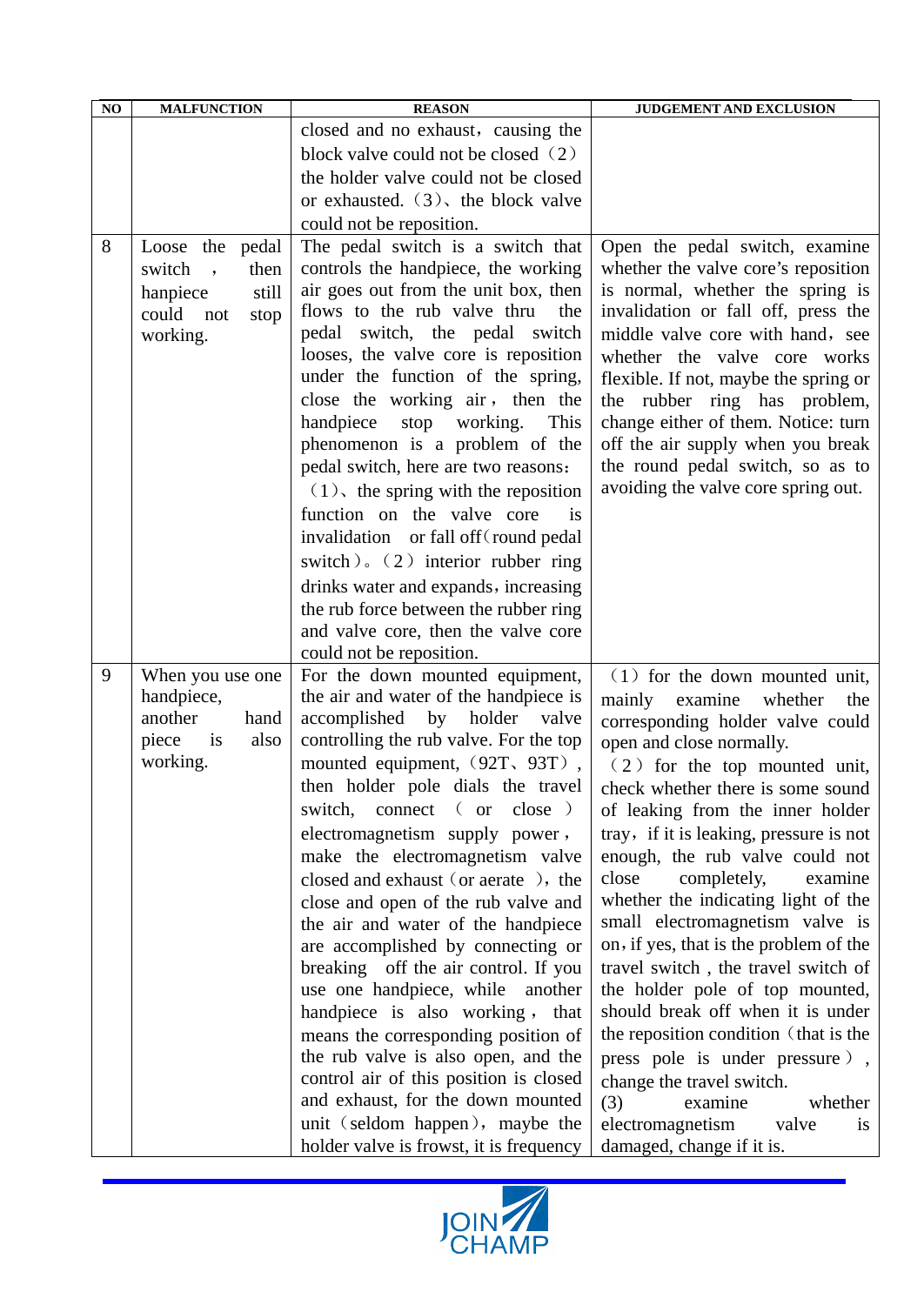| NO | <b>MALFUNCTION</b>                    | <b>REASON</b>                                                                 | <b>JUDGEMENT AND EXCLUSION</b>                                            |
|----|---------------------------------------|-------------------------------------------------------------------------------|---------------------------------------------------------------------------|
|    |                                       | for the top mounted unit, maybe the<br>corresponding<br>travel<br>switch is   |                                                                           |
|    |                                       | lasting closed,<br>persist to supply                                          |                                                                           |
|    |                                       | power to electromagnetism valve;                                              |                                                                           |
|    |                                       | rub valve could not get closed,                                               |                                                                           |
| 10 |                                       | causing this phenomenon.<br>If there is some air bubble in the                |                                                                           |
|    | The cooling water<br>of the handpiece | cooling water, this phenomenon                                                | $(1)$ For the compositive water and<br>air regulator and the rub valve of |
|    | is spiccato.                          | numerously happen to the unit which                                           | syringe regulator, no need to use                                         |
|    |                                       | has the water and air regulator and<br>the rub valve with the air control     | the air control valve of the rub                                          |
|    |                                       | water valve and three way syringe                                             | valve, add one way air control                                            |
|    |                                       | valve, here are two<br>regulator                                              | water, connect the water pipe to                                          |
|    |                                       | reasons: $(1)$ the air control water of                                       | the 4X6 orange windpipe if the rub<br>valve, envelop the hole with screw. |
|    |                                       | the rub valve flees to the water. $(2)$                                       | (2) For other rub valves, please                                          |
|    |                                       | drive air or control water flees to the                                       | refer to item 3                                                           |
|    |                                       | water.                                                                        |                                                                           |
| 11 | Three way syringe                     | There is water included in the air, if                                        | $(1)$ take apart the floor box cover,                                     |
|    | comes with water.                     | use for long time, there will be                                              | examine whether the big relief cup                                        |
|    |                                       | hydrocele<br>the<br>in<br>compressor                                          | has hydrocele, if yes, pour out the                                       |
|    |                                       | pot , when the air goes in to the floor                                       | water                                                                     |
|    |                                       | box, passing the air filter relief                                            | (2)<br>whether<br>examine<br>the                                          |
|    |                                       | valve, it will separate the grease and                                        | compressor pot has hydrocele, if                                          |
|    |                                       | amass in the plastic cup under the<br>relief valve, when hydrocele dip in     | yes, drain the water.                                                     |
|    |                                       | the filter core, the relief valve will                                        |                                                                           |
|    |                                       | lose the function of separating                                               |                                                                           |
|    |                                       | grease, then when you use syringe, it                                         |                                                                           |
|    |                                       | feels wet.                                                                    |                                                                           |
| 12 | <b>Built</b><br>in<br>scaler          | The power supply of the built in                                              | $(1)$ examine whether the air                                             |
|    | shakes<br>without                     | scaler is usually controlled by the air                                       | control switch valve could get                                            |
|    | stopping.                             | controlling the electricity switch, just                                      | reposition in time when the pedal                                         |
|    |                                       | like the built out pedal switch, when                                         | switch looses, if not, examine the                                        |
|    |                                       | the air pipe for air control switch is                                        | exhaust condition and the air                                             |
|    |                                       | charged, the core valve is out, it                                            | control switch, if the valve has                                          |
|    |                                       | cause the switch closed, the power                                            | problem itself, open to clear and<br>add some lube, if it is the problem  |
|    |                                       | supply is connected, then the scaler                                          | of the exhaust, examine the rub                                           |
|    |                                       | work. when it stops, the windpipe of<br>control switch must exhaust, the core | valve or the holder valve.                                                |
|    |                                       | valve is reposition, the switch breaks                                        |                                                                           |
|    |                                       | off, the scaler stop, the reason are as                                       |                                                                           |
|    |                                       | below(1) the air control switch could                                         |                                                                           |
|    |                                       | not break off. $(2)$ the air from the                                         |                                                                           |
|    |                                       | windpipe could not exhaust, cause                                             |                                                                           |
|    |                                       | valve<br>the<br>core<br>could<br>not<br>be                                    |                                                                           |
|    |                                       | reposition.                                                                   |                                                                           |

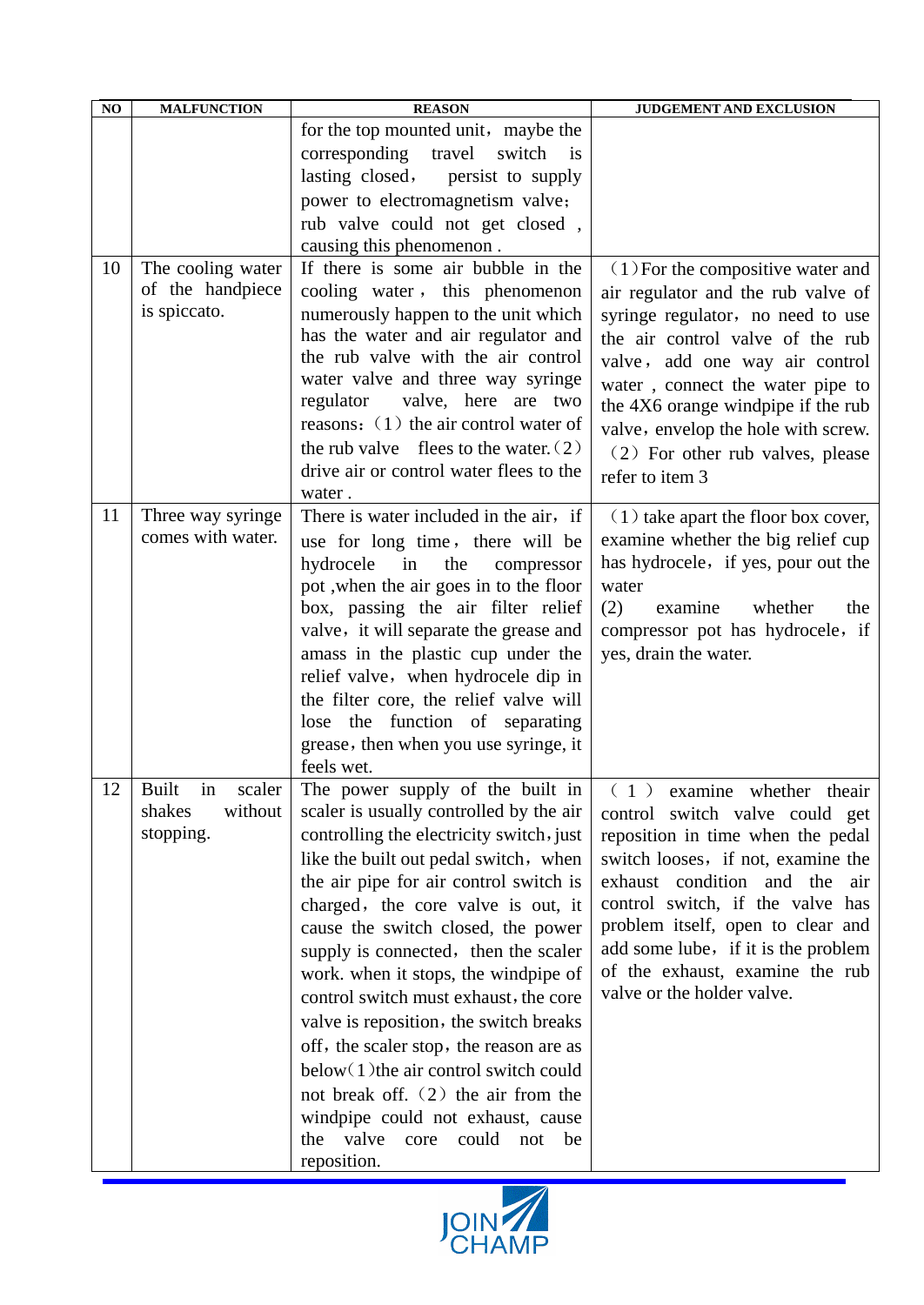| $\bf NO$ | <b>MALFUNCTION</b>                       | <b>REASON</b>                                                              | JUDGEMENT AND EXCLUSION                                             |
|----------|------------------------------------------|----------------------------------------------------------------------------|---------------------------------------------------------------------|
| 13       | The chair and the                        | Maybe two reasons: $(1)$ both the                                          | The way of exclusion:                                               |
|          | backrest,<br>one                         | manual control and the pedal control                                       | $(1)$ insert the plug of the normal                                 |
|          | could move, one                          | have the sounds, that means the                                            | motor to the not normal one, press                                  |
|          | could not, press                         | control signal passes the control                                          | the corresponding key, see whether                                  |
|          | the main control                         | board, if the output of the control                                        | the motor could work, then you                                      |
|          | board and step the                       | board is normal, but he motor                                              | could see whether the motor is                                      |
|          | electricity pedal                        | doesn't work, it is the problem of the                                     | normal or not.                                                      |
|          | switch, the control                      | motor; if the motor is normal, but                                         | (2) Insert the wrong motor to the                                   |
|          | board sounds.                            | the output of the control board is not                                     | normal<br>one,<br>the<br>press                                      |
|          |                                          | normal, that is the control board's                                        | corresponding key to see whether                                    |
|          |                                          | problem, and it also may be the                                            | the motor could work or not, if not,                                |
|          |                                          | problem of both of them (2) for the                                        | it should be the problem of the                                     |
|          |                                          | model under92A, maybe one press                                            | motor, if the motor works, that is                                  |
|          |                                          | key or pedal switch is closed, or a                                        | the control board's problem.                                        |
|          |                                          | certain wire is short circuit, when                                        | At last, change the accessories                                     |
|          |                                          | you press the key, the chair doesn't                                       | according to the corresponding<br>malfunctions.                     |
|          |                                          | work                                                                       |                                                                     |
| 14       | The chair and the                        | This malfunction mainly happen to                                          | the setting condition.<br>Go<br>to                                  |
|          | backrest could not                       | the unit with the memory function.                                         | Examine whether the chair and the                                   |
|          | move any more                            | The possible reason is that the                                            | backrest could move the limit                                       |
|          | when they reach a                        | memory data of the control board is                                        | position, if they could, reset the                                  |
|          | certain position.                        | lost, causing the change of the                                            | memory limit position, if not,                                      |
|          | (but it is not on                        | memory limit position.                                                     | change the control board.                                           |
|          | the limit position)                      |                                                                            |                                                                     |
| 15       | The<br>chair<br>just                     | This malfunction always happen to                                          | Open the basic board cover and                                      |
|          | could get down,                          | the equipment which is installed the                                       | holder cover. There are two pieces                                  |
|          | but could not get<br>up, the backrest is | imported motor. Two possibilities:                                         | of wires of the limit position<br>switch on the power supply of the |
|          | normal                                   | $(1)$ there is a limit position switch                                     | control board, take out these two                                   |
|          |                                          | installed on the side of the up and                                        | wires, the problem could be solved.                                 |
|          |                                          | down motor, when the chair moves                                           | If the malfunction could not be                                     |
|          |                                          | up until the holder presses the travel                                     | excluded, please refer to item 13                                   |
|          |                                          | switch, the chair stops, at this                                           |                                                                     |
|          |                                          | moment, the chair just could get<br>down, ,if the travel switch closes but |                                                                     |
|          |                                          | not break off, nowhere is the chair, it                                    |                                                                     |
|          |                                          | could not move up any more. $(2)$ the                                      |                                                                     |
|          |                                          | interior of the motor has problem.                                         |                                                                     |
| 16       | The heater can not                       | Press the heating key, the indicating                                      | $(1)$ Press the heating key to check                                |
|          | heat, or continue                        | light on, then the signals are passed                                      | whether the indicating light is on,                                 |
|          | heating<br>without                       | on to the control board, the buzzer                                        | whether the buzzer sounds, if the                                   |
|          | stopping.                                | sounds, the control board will                                             | indicating light is not on and the                                  |
|          |                                          | transmit the signals to the circuit                                        | buzzer doesn't sound, it is very                                    |
|          |                                          | board of the dental unit, then the                                         | probable that something is wrong                                    |
|          |                                          | indicating light of the circuit board                                      | with the keyboard or the main                                       |
|          |                                          | turns on, meanwhile the relay are                                          | control wire                                                        |
|          |                                          | closed, the heater heats; when the                                         | (2) If the buzzer sounds, then open                                 |